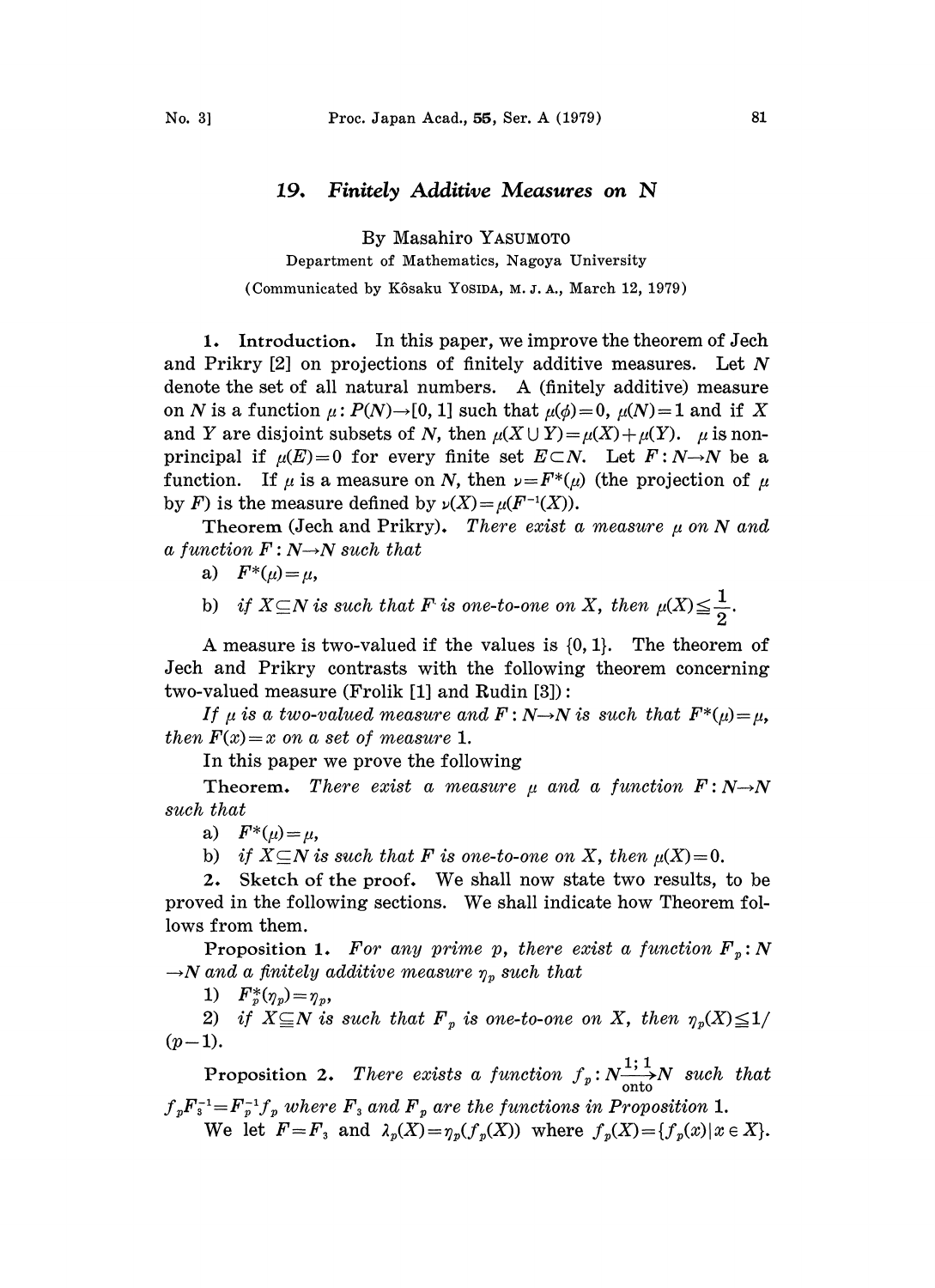Since  $f_p$  is one-to-one and onto,  $\lambda_p$  is a finitely additive measure.

- First we prove
- 3)  $F^*(\lambda_p) = \lambda_p$

4) if  $X \subseteq N$  is such that F is one-to-one on X, then  $\lambda_p(X) \leq 1/$  $(p-1)$ .

Since  $f_p$  is one-to-one and onto, 4) holds by 2) because if F is one-to-one on X, then  $F_p$  is one-to-one on  $f_p(X)$ . By 1), for any  $X \subseteq N$ ,  $\eta_p(X) = \eta_p(F_p^{-1}(X))$ . Therefore  $\lambda_p(X) = \eta_p(f_p(X)) = \eta_p(F_p^{-1}(f_p(X)))$  $=\gamma_p(f_p(F^{-1}(X))) = \lambda_p(F^{-1}(X))$  by Proposition 2. Then 3) follows. It is important that in 3) and 4)  $F$  does not depend on  $p$ .

Let  $\{a_n | n \in \mathbb{N}\}$  be a bounded sequence of real numbers, and  $\nu$  be a two-valued measure. Then there exists a unique real number  $a$ , which we denote by  $a=\lim_{n \to \infty} a_n$ , such that for any  $\epsilon > 0$ ,  $\nu({n \mid a-a_n| < \epsilon}) = 1$ .

Let  $p_n$  be the *n*-th prime number. By letting  $\mu(X) = \lim_{n \to \infty} \lambda_{p_n}(X)$ , we get a theorem. Because  $\mu$  is obviously a finitely additive measure,  $\mu(X)$ =lim,  $\lambda_{p_n}(X)$ =lim,  $\lambda_{p_n}(F^{-1}(X)) = \mu(F^{-1}(X))$  and if F is one-to-one on X, then  $\mu(X) = \lim_{n \to \infty} \lambda_{p_n}(X) \leq \lim_{n \to \infty} \frac{1}{p_n - 1} = 0.$ 

3. Proof of Proposition 1. Original idea is due to Jech and Prikry. For each  $X\subseteq N$ , we define  $X(n)$ = "the number of elements of  $X \cap \{1,2,3,\dots,n\}$ " and  $\mu_0(X) = \lim_{x \to 0} X(n)/n$ . Obviously  $\mu_0(X) = \mu_0(X+1)$ and  $\mu_0(kN) = 1/k$ .

Let  $\mu_n(X) = \frac{1}{n} \sum_{k=0}^{n-1} p^k \mu_0(p^k X)$  and  $\eta_p(X) = \lim_{k \to \infty} \mu_n(X)$ . It is easily

checked that  $\eta_p$  is a finitely additive measure and  $\eta_p(X)=\eta_p(X+1)$ . We will show

$$
5) \quad \eta_p(pX) = \frac{1}{p} \eta_p(X).
$$

For each  $n \geq 1$ , we have

6) 
$$
|\mu_n(X) - p\mu_n(pX)| = \left| \frac{1}{n} \sum_{k=0}^{n-1} p^k \mu_0(p^k X) - \frac{p}{n} \sum_{k=0}^{n-1} p^k \mu_0(p^{k+1} X) \right|
$$
  
=  $\frac{1}{n} |\mu_0(X) - p^n \mu_0(p^n X)| \leq \frac{1}{n}$ ,  
because  $\mu_0(X) \leq 1$  and  $\mu_0(p^n X) \leq \mu_0(p^n N) = 1/p^n$ . Applying lim, to 6), we

get 5).

We define  $F_p(m)=k$  where  $m=p^i(kp-j)$  for some i and  $1 \leq j < p$ . For any  $i=0,1,2,\cdots$  and  $j=2,3,4,\cdots,p-1$ , let  $S_j = \{p^{i}(kp-j)|k\}$  $\{1,2,3,\cdots\},\,S_j\!=\!\bigcup_{i=0}S_j^i,\,T^i\!=\!\{p^i(kp\!-\!1)|k\!=\!1,2,3,\cdots\},\,\text{and}\,\,T\!=\!\bigcup_{i=0}T^i\!.$ 

Define a function  $G\colon \bigcup\limits_{2\leq j < p} S_j{\rightarrow} T$  as  $G(p^i(kp -j))\!=\!p^i(kp -1)\overset{i}{\cdot}$ 

Since  $T^0$ ,  $T^0-1$ ,  $\cdots$ ,  $T^0-p+1$  are mutually disjoint and their union is N,  $\eta_p(T^0)=1/p$ . Therefore  $\eta_p(S_j^i)=\eta_p(T^i-p^i(j-1))=\eta_p(T^i)=\eta_p(p^iT^0)$  $\ell=1/p^{i+1}$ . We show  $\eta_p(S_j)=\eta_p(T)=1/(p-1)$ . For  $S_j^i$ ,  $T^i$  are mutually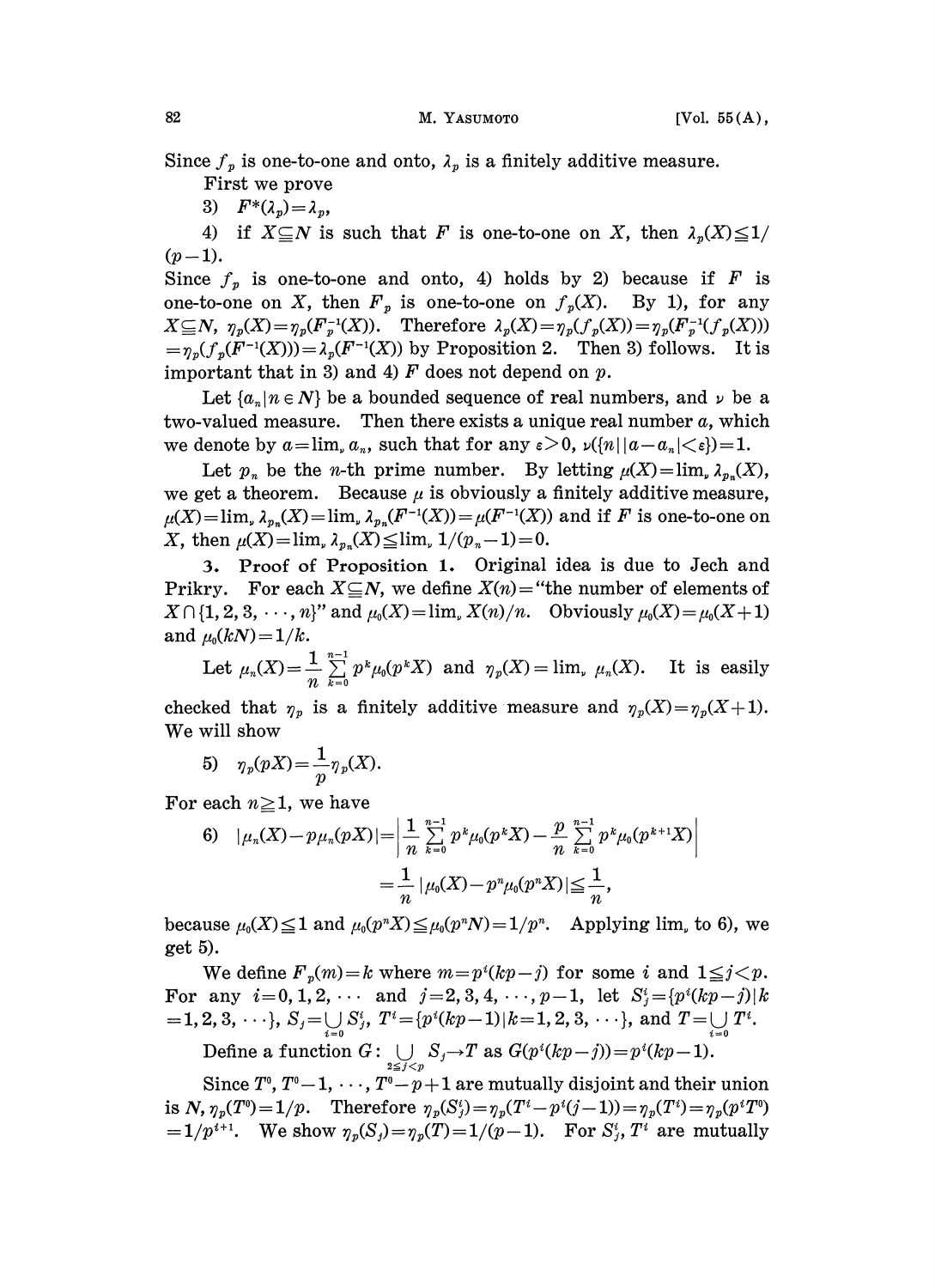disjoint and  $\bigcup_{i=0}^{n} T^{i} \subset T \subset N - \bigcup_{j=2}^{p-1} \bigcup_{i=0}^{n} S_{j}^{i}$  then  $\sum_{i=0}^{n} \frac{1}{p^{i+1}} \leq \eta_{p}(T) \leq 1 - (p-2)$  $S_j^i$  then  $\sum_{i=0}^{\infty} \frac{1}{p^{i+1}} \leq$  $\times \sum_{i=0}^{n} \frac{1}{n^{i+1}}$ . Let  $p \rightarrow \infty$ , we have  $\eta_p(T)=1/(p-1)$ . Similarly  $\eta_p(S_j)$  $= 1/(p-1).$ 

Remark.  $\eta_p(S_j) = \sum_{i=0}^{\infty} \eta_p(S_j^i)$  and  $\eta_p(T) = \sum_{i=0}^{\infty} \eta_p(T^i)$ .

**Lemma 1.** Let  $\eta$  be a finitely additive measure on N and  $A = \bigcup_{i=0}^{\infty} A_i$ (disjoint union). If  $\eta(A) = \sum_{i=0}^{\infty} \eta(A_i)$ , then for any  $X \subseteq N$ ,  $\eta(X \cap A)$  $\sum\limits_{i=0}^{\infty} \eta(X\cap A_i).$ 

Proof. Since  $A_i$  are mutually disjoint and

$$
\bigcup_{i=0}^{n} (X \cap A_i) \subset (X \cap A) \subset \left(\bigcup_{i=0}^{n} (X \cap A_i) \cup \bigcup_{i=n+1}^{n} A_i\right),
$$
  

$$
\sum_{i=0}^{n} \eta(X \cap A_i) \leq \eta(X \cap A) \leq \sum_{i=0}^{n} \eta(X \cap A_i) + \sum_{i=n+1}^{n} \eta(A_i).
$$

By letting  $n \rightarrow \infty$ , Lemma 1 follows because  $\sum_{i=n+1}^{\infty} \eta(A_i)$  tends to 0.

Now we prove

7)  $F_n^*(\eta_p) = \eta_p$ .

We will show  $\eta_p(X)=\eta_p(F_p^{-1}(X))$  for any  $X\subseteq N$ . Let  $A_n=T^n$  $\cup \bigcup_{j=2}^{p-1} S_j^n$  and  $B_n = \bigcup_{k=0}^n A_k$ . The sets  $A_n$  are pairwise disjoint and  $\eta_p(A_n)$  $=(p-1)/p^{n-1}, \eta_n(\overline{B_n})=1-1/p^{n-1}$ . It follows from the definition of  $F_n$ that for each  $n \in N$ ,  $F_p^{-1}(X) \cap A_n = \bigcup_{j=1}^{p-1} p^n (pX - j)$ . Consequently, if we denote  $a = \eta_p(X)$ , then

$$
\begin{aligned} \eta_p ( \pmb{F}_p^{-1}(X) \cap B_n ) \! & = \! a \! \left( 1 \! - \! \frac{1}{p^{n+1}} \! \right) \quad \text{and} \quad \quad \, \\ \eta_p (B_n \! - \! \pmb{F}_p^{-1} \! (X)) \! = \! (1 \! - \! a) \! \left( 1 \! - \! \frac{1}{p^{n+1}} \! \right) \!. \end{aligned}
$$

Now if *n* tends to infinity,  $\eta_p(F_p^{-1}(X))=a$  which proves 7). Next we show

8) if  $X \subseteq N$  is such that  $F_p$  is one-to-one on X, then  $\eta_p(X) \leq 1/(p-1)$ . By Lemma <sup>1</sup> and Remark,

$$
\begin{split} \eta_p(X\cap S_j) &= \sum_{i=0}^\infty \eta_p(X\cap S_j^i) = \sum_{i=0}^\infty \eta_p(X\cap S_j^i + (j-1)3^i) \\ &= \sum_{i=0}^\infty \eta_p(G(X\cap S_j^i)) = \sum_{i=0}^\infty \eta_p(G(X\cap S_j^i)\cap T_j) = \eta_p(G(X\cap S_j)). \end{split}
$$

 $\mathrm{Let}\,\, Y\!=\!(X\cap T)\cup\,\bigcup\limits_{j=2}^{p-1}G(X\cap S_j). \quad \mathrm{Since}\,\, F_{\,p} \text{ is one-to-one on }X,\, X\cap T \text{ and }$  $G(X \cap S_i)$   $(j=2,3,\dots,p-1)$  are pairwise disjoint. Then  $Y \subseteq T$  and